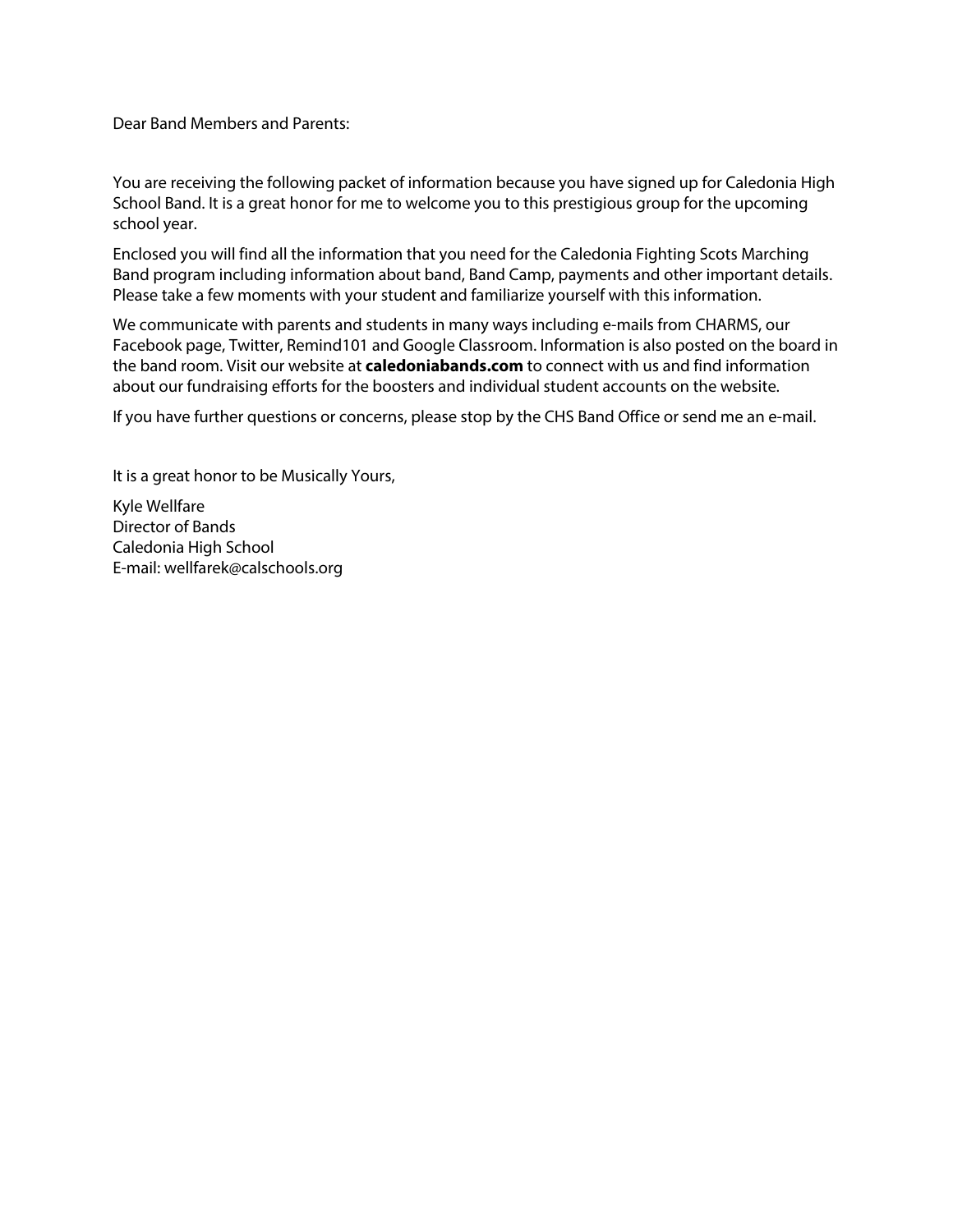Caledonia High School

# **MARCHING BAND HANDBOOK** 2019-2020

**TABLE OF CONTENTS**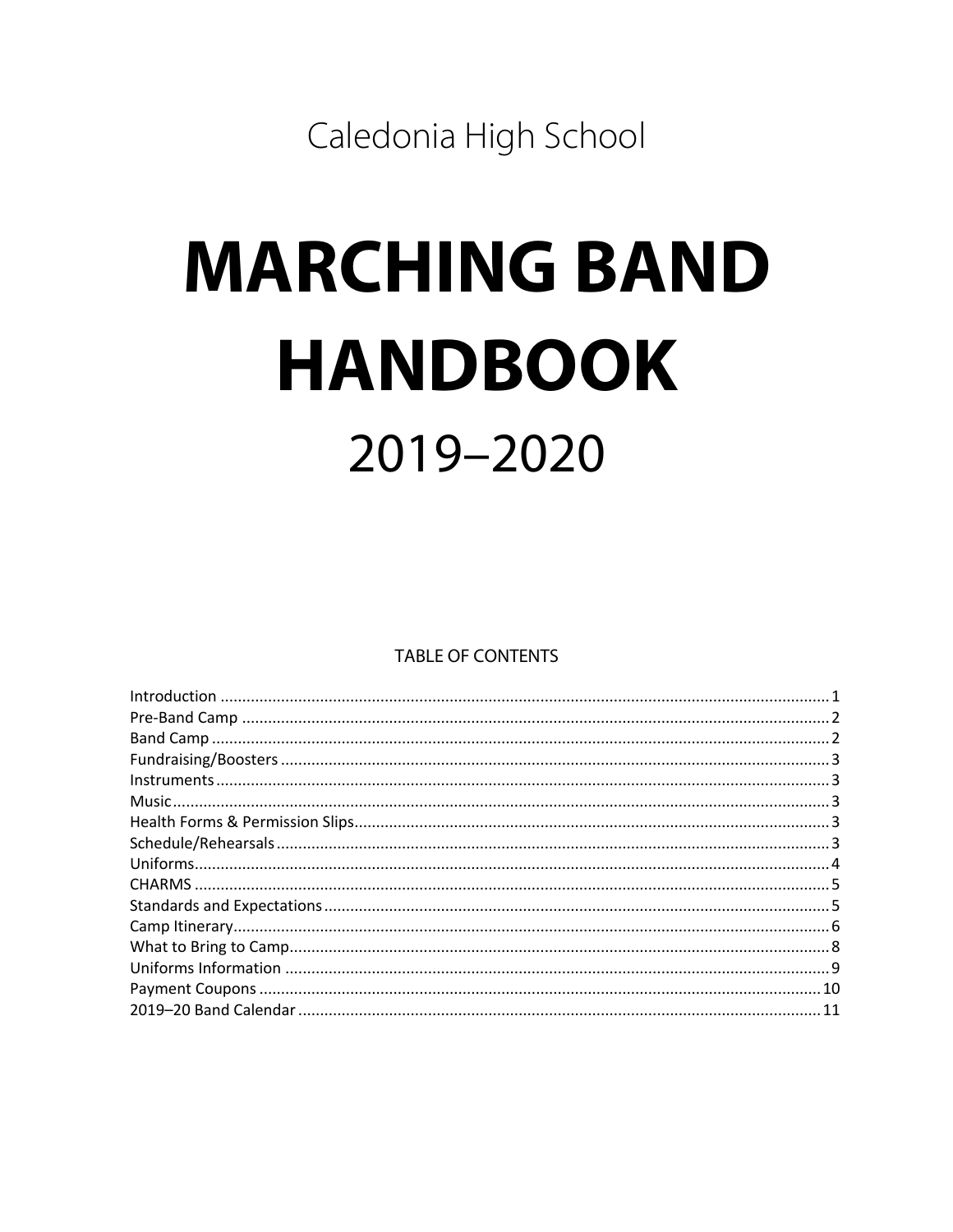### **Introduction**

We continue to see tremendous musical growth in our band program. Many students dedicate their time and energies to seeing that our band becomes the pride of Caledonia and the State of Michigan. I cannot express how excited I am for the coming school year. We have already begun to plan for next year's show, which we perform at home football games, area festivals, MSBOA district festival, invitational and competitions**. Practice and preparation are the two most important factors in obtaining the skills needed to perform well.**

Our preparation begins in the summer with Band Camp, the week-long opportunity for us to polish our skills and learn the show. At Band Camp, we "put it all together" with hard work and fun. At no other time during the season will we have so many rehearsals in such a short time span. **The success of Band Camp foretells the success of the band for the entire year.** 

For those of you who are new members of the band, Band Camp also provides us the opportunity to get to know one another. We work hard at learning our show and being a great band but we also have fun and become a caring responsible group of musicians. Lincoln Lake Camp has many activities for students to enjoy during their free time including sports, paintball and swimming. We will also be adding a variety of group activities to this year's schedule to help us all grow as leaders in the school and band.

Camp cost is \$325.00 payable by cash/check (in installments or in one payment) or credit cards (accepted through CHARMS for the entire amount only). Please **make checks to Caledonia Bands**. Submit payment in the white lock box in the CHS Band Room (please place in an envelope with your student's name) or mail to Caledonia Bands, PO Box 501, Caledonia MI 49316.

#### **Important reminders regarding camp this year:**

- A **non-refundable down payment of \$25 is due on May 20** with the Band Registration Form.
- Students who wish to pay in installments will submit the remainder of the camp fee due June 1, July 2 and July 15.
- **If a student needs financial assistance to pay for Band Camp or instrument fees,** they must notify Mr. Wellfare to apply for Family Assistance. All information is confidential. These funds are limited but available to students with a documented financial need. Fundraising options are also available to help off-set costs. Please do not just skip payments. Be sure to speak up so we can be sure every student is covered.
- Each student and their parents must attend a mandatory Pre-Band Camp meeting on **Thursday, July 18, 2019 at 7 pm** in the CHS FAC. Last minute notes for camp will be provided at this meeting.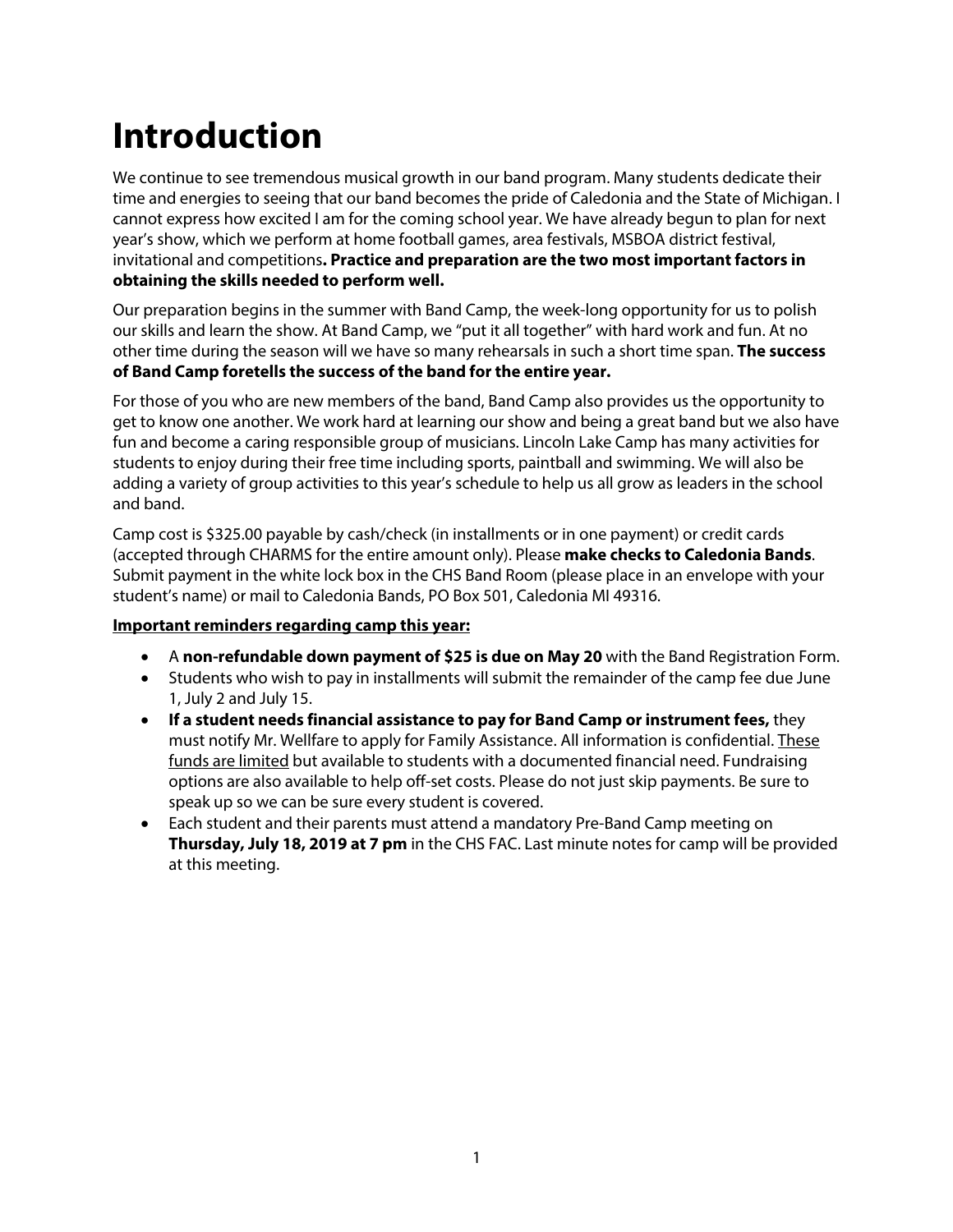### **Pre-Band Camp**

Marching Band season begins with Pre-Band Camp—the week prior to Band Camp. Pre-Band Camp runs Monday–Thursday at the Caledonia High School Band Room and practice field. This 4-day period gives the band students the chance to get acquainted with peers and their sections, begin learning the music and drills and be fitted for uniforms. Students should make every effort to be present for Pre-Band Camp as we learn a lot of our music and drills that week and use our time at Band Camp finessing the marching show as a whole. See the CHARMS calendar for specific practice dates & times.

**Location:** Caledonia High School Band Room

**Uniform/Supplies:** Shorts, t-shirt and comfortable shoes. Do not wear new shoes, flip-flops or shoes that you cannot walk or stand in for hours. Sunscreen. Water bottle (refills provided) and snack if needed.

### **Band Camp**

**Band Camp is a required activity for all students participating in the Caledonia High School Marching Band Program.** Students return from camp having learned necessary marching band skills and a major portion of the fall marching program. Students can expect to work hard at Band Camp but there is also time for fun and recreation.

For the safety of all involved, students and parents must follow our strict camp routine from check-in until the day of return. Requests to come late or leave early conflict with the successful operation of the camp and can put a section behind. A part has been written into the show specifically for your student. Absences literally leave a hole in that part of the program so every effort should be made by students and parents to make it a priority to be there. **The band requirement is for the entire camp week.** 

Band Camp takes place at Lincoln Lake Baptist Camp in Gowen, Michigan. Students will check in at CHS on Sunday and ride a bus. Parents' Night is Thursday evening at 7pm. Parents can tour the camp, watch the band perform their show and gather afterwards for an ice cream social.

Band Camp is a positive, traditional, and **required** aspect of the Caledonia High School Marching Band. *Therefore, no student will be turned away because of a difficulty to pay. Financial assistance is available for those cases of real and verifiable need.* Please contact the Band Director for more information.

| Date/Time:               | July 21-26, 2019                                                                                                                                                                                                                                                       |
|--------------------------|------------------------------------------------------------------------------------------------------------------------------------------------------------------------------------------------------------------------------------------------------------------------|
| Location:                | Lincoln Lake Baptist Camp, Gowen, MI                                                                                                                                                                                                                                   |
| <b>Uniform/Supplies:</b> | Comfortable shorts, tops and shoes. We will spend time a lot of time warming<br>up our bodies and playing. Do not wear anything overly constricting or<br>difficult to maneuver in. Do not wear new shoes, flip-flops or other shoes you<br>cannot stand in for hours. |
| Cost:                    | \$325.00 per person (limited financial assistance available)                                                                                                                                                                                                           |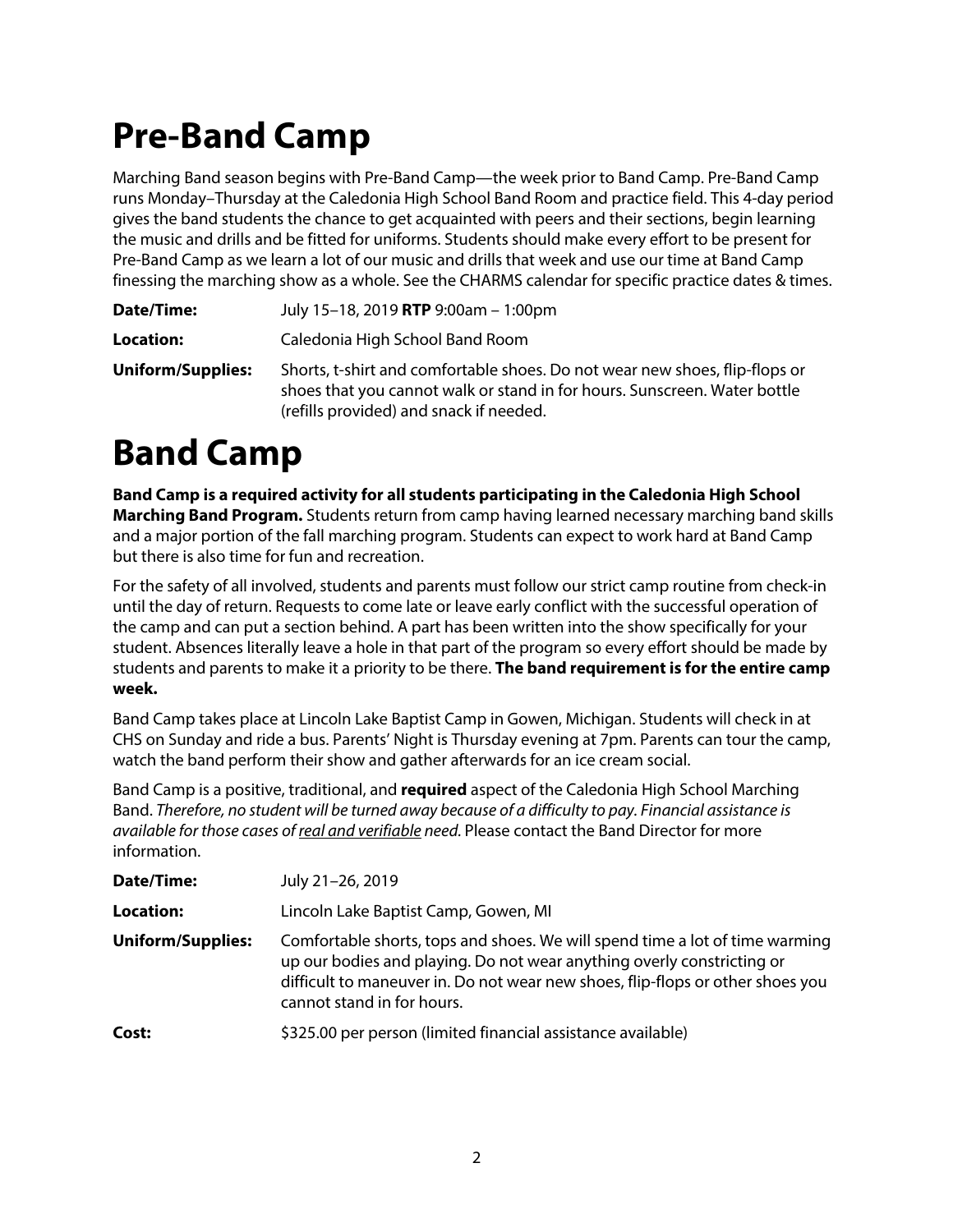# **Fundraising/Boosters**

The Caledonia Band Boosters is a parent organization dedicated to providing additional needed funds for the Caledonia Bands and its students. The school provides a very low amount of money per student that doesn't begin to off-set the total costs. All Band Parents ( $6<sup>th</sup>$ –12<sup>th</sup> Grade) are a part of the Caledonia Band Boosters. There is no need to register and no fee.

The Caledonia Band Boosters meets monthly to discuss the fundraising needs for the entire program, generally the second Tuesday of every month. Updated calendar information and copies of the meeting minutes are available at caledoniabands.com/boosters.

The Caledonia Band Boosters also offer a variety of individual fundraisers for students to raise money for Band Camp and other Marching Band costs. Please visit **caledoniabands.com/fundraisers**. Fundraising information is always shared through CHARMS and our Caledonia Bands Facebook page.

### **Instruments**

At the high school level, many students provide their own instrument either by purchasing or renting. The school has a limited number of instruments available for student use. Students using a school instrument must pay a \$50 yearly Instrument Fee to help with upkeep and repairs. This fee must be paid either prior to Band Camp or through CHARMS.

Each student should make sure that their instrument is in proper working condition before the start of Band Camp in July. Please contact Mr. Wellfare prior to or during Pre-Band Camp if you have questions regarding the condition of your instrument.

# **Music**

Music will be provided to you at Pre-Band Camp (or before). Music should be memorized completely by the end of summer vacation. Please check the e-mail listed in your CHARMS account as music may be e-mailed to students in advance.

### **Health Forms & Permission Slips**

All health forms and travel permission slips must be turned in prior to or during the pre-camp parent meeting. These forms are required for your student to travel with the band to camp and other competitions. ALL INFORMATION ON THESE FORMS IS KEPT CONFIDENTIAL. A medication form is included and required for all medication. Turn in your medication form with your medications at Band Camp check-in.

### **Schedule/Rehearsals**

Our website (caledoniabands.com/calendar) is the best way to stay on track with general band schedules. Sections may have additional practices NOT listed on CHARMs. E-mails are also sent to each student and parent as listed in CHARMS. You can sync the calendar to your mobile/desktop device. Instructions are on the website.

It is essential to the success of the group that each student is **READY TO PLAY** (RTP) at the time listed on the calendar. If the event starts at 7:00 pm, **RTP** time will be prior to with time scheduled for rehearsals. Each student must schedule additional time to get there, retrieve your instrument, change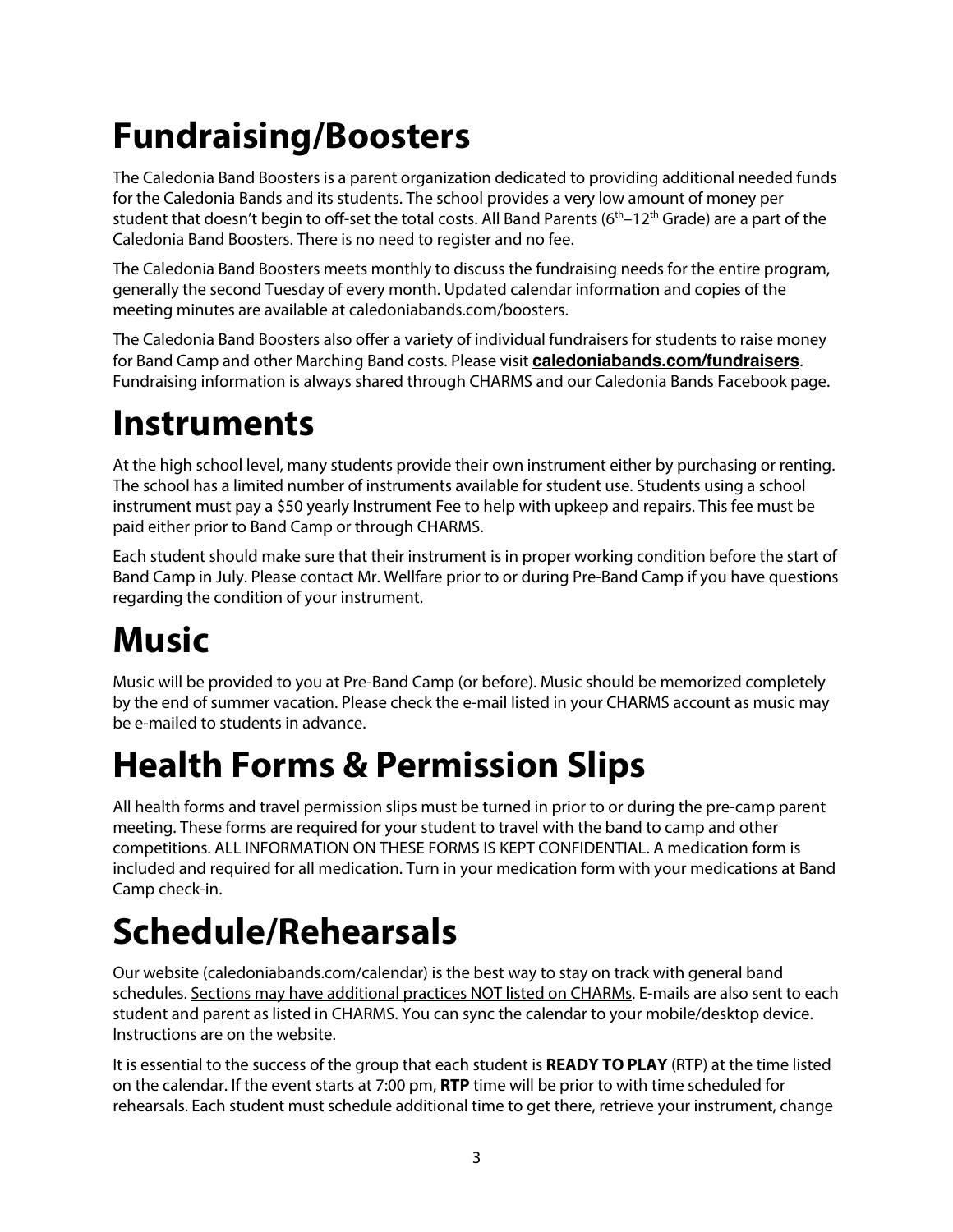into uniforms, and have other necessary supplies so you are **RTP** on time. *RTP is not arrival time*. It is start time. **"Early is on time, and on time is late!"**

**Rehearsals After Band Camp:** Additional general band rehearsals are scheduled Monday mornings 9 am–1 pm starting 2 weeks after Band Camp. These rehearsals are important in completing the marching drills and bringing the show together before the first performance (typically before school starts). Parents and students should make it a priority for the student to make it to each Monday practice RTP by 9 am. Contact Mr. Wellfare with any questions.

Attendance is required at all performances and extra rehearsals. Only family emergencies will be excused (you certainly cannot plan for that). Every effort has been and will be made to help each student fulfill obligations to other school group activities but we cannot work around outside events such as travel teams since they are not school groups. Excuses for emergencies or illness will be treated as exceptions only at the discretion of the Band Director, Mr. Wellfare. Failure to bring one's cleaned and pressed uniform, instrument, or music will be treated as an unexcused absence.

# **Uniforms**

The Caledonia High School Marching Band has three uniforms. Students are responsible for keeping their uniforms clean and in good repair at all times. Please direct any uniform questions to the Uniform Room Coordinator(s).

#### **Marching Band Summer**

Caledonia Band T-shirt, khaki shorts, white socks and tennis shoes.

#### **Marching Band Fall**

**Bibs, Jacket, Sash, Shako, Plume**, Marching Shoes, Black Socks, Black Instrument Gloves and Caledonia Band T-Shirt. Bolded items are provided by the school and fitted to each student individually during Pre-Band Camp. Marching Shoes and Black Instrument Gloves are purchased through the Uniform Room at the time of uniform fittings. Students are to wear the summer t-shirt or a white t-shirt under their jacket and athletic shorts or pants under their bibbers. Black socks are to be mid-shin or taller (no anklets or short socks).

Some musicians, depending on their instrument, do not wear a Shako or Black Instrument Gloves. The Uniform Room Coordinator(s) or your Section Leader will let you know if you need to purchase gloves.

Students who do not have the proper uniform pieces at a performance will NOT participate in the performance. Sections leaders, staff, directors and uniform volunteers will inspect all students prior to a performance to assure that all uniform pieces are correct.

All marching bib, jacket, sash, shako and plume will be kept at the school. Prior to a performance, students will check out their uniform and change in the band room. After the performance, students will change back and carefully re-hang their bib, jacket and sash as well as store their gloves (if applicable) in the box with their shako. They will return their uniform pieces to the uniform room entrance where a volunteer band parent will inspect and return the uniform to its location in the uniform room.

In case of inclement weather, marching band jackets are checked out to students to wear over their uniform, unless stated differently by the Band Director, Mr. Wellfare. These jackets are not particularly warm therefore students should plan to wear extra warm clothing under uniforms. Marching Band jackets are to be returned immediately after the performance.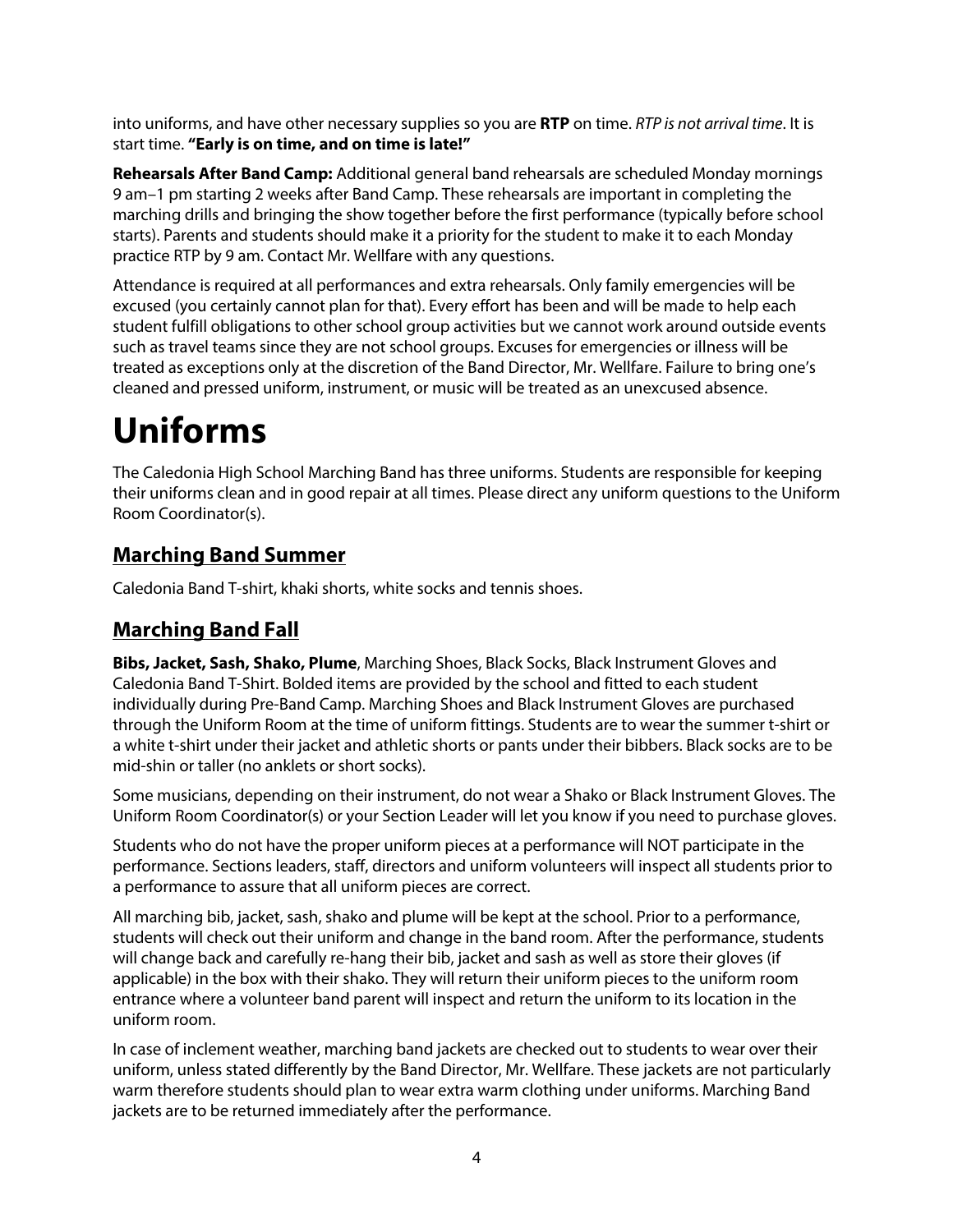Students are to be extra careful when in uniform to not stain or damage it. If anything happens to any pieces of the uniform (seams rip, dirt up legs or on jackets, snaps come off), please alert the Uniform Room when you return it so that it can be fixed. In some cases, a student may be responsible for extra cleaning efforts and/or replacement if all reasonable efforts have been exhausted.

Hairstyles for all musicians are above the jacket collar. Anything longer than the collar must be tucked into the shako (if applicable) secured with hair ties and/or bobby pins.

#### **Symphonic, Wind Ensemble and Freshman Winter Bands**

Concert uniforms consist of tuxedos for men and black 2-piece dress sets for women. These uniforms will also be fitted towards the end of Marching Band season. Concert uniforms must be hemmed by the parents and kept clean and in good repair at home.

### **CHARMS**

CHARMS is a management tool that lets us keep in touch with you and your students concerning announcements, forms, finances and calendars. Students and parents can log in by visiting **charmsoffice.com/charms/parents**. Click the "parents/students/members" link under the "enter/log-in" menu. Enter the School Code "caledoniaband" to enter the public area. To access the student's private information, enter the student's area password (which is your student's Caledonia ID number… what they use for lunch).

You may pay for any band costs by credit card through CHARMS. Log into your student's individual account, go to the Finance section and follow instructions.

### **Standards and Expectations**

Members of the Caledonia High School Band are held to the highest musical and behavioral standards. Every student is expected to give 100% of their effort in all areas. All students will follow the rules and regulations stated in the Caledonia High School Student Handbook and those put in place by any location we visit such as the Lincoln Lake Baptist Camp. The CHS Bands have a reputation of respect and responsibility. We have a great group of students and parents who will make sure that we continue this fine tradition of excellence.

### **Band Camp Curfews**

All students will follow all rules regarding curfew and lights out at night and the rules regarding students in rooms. (no boys in girls' rooms and no girls in boys' rooms)

### **Violation of Rules**

Violation of any of the attached rules, those found in the CHS Handbook, or those stated by Lincoln Lake Baptist Camp may result in disciplinary action as stated in the CHS Handbook. Actions can lead up to and include parent notification of the event, and the parents arranging, at their expense, the immediate transportation home of their child. Failure to follow the rules may also jeopardize the students' future participation in the CHS Band Program, and depending on the infraction, notification of school or state authorities for further disciplinary action.

#### **BE PROUD OF YOUR HARD WORK! GO SCOTS!!!**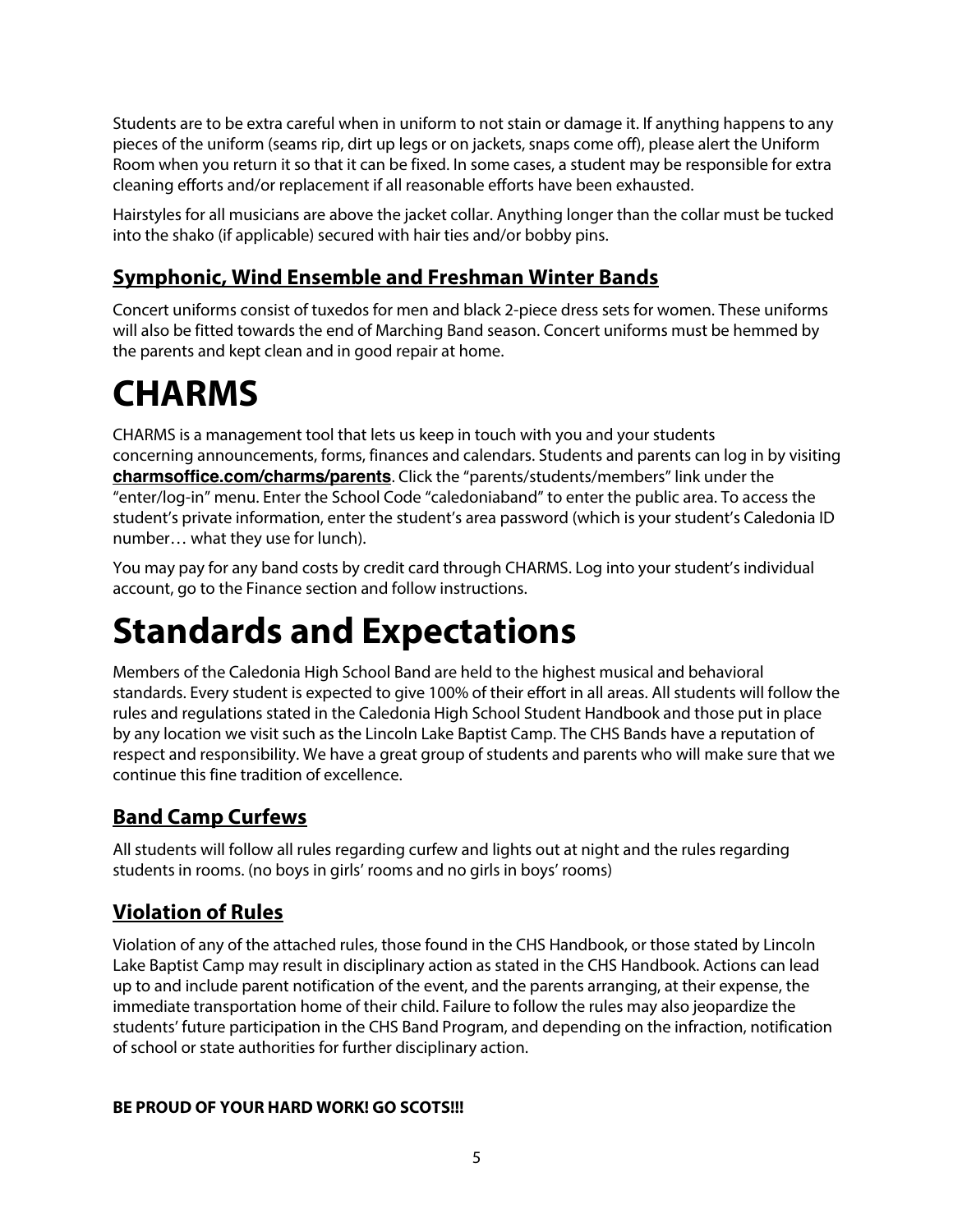### **Camp Itinerary**

### **Sunday**

| 12:00 PM | Meet at the High School Band Room. Upon Arrival: Check in at desk, check in all<br>medications and have luggage and instrument inspected |
|----------|------------------------------------------------------------------------------------------------------------------------------------------|
| 12:30 PM | Begin loading all equipment, suitcases, and instruments. Each person is responsible for<br>their own equipment.                          |
| 1:00 PM  | Depart for Lincoln Lake Baptist Camp in Gowen, MI.                                                                                       |
| 2:00 PM  | Approximate time of arrival at Camp, unload                                                                                              |
| 2:15 PM  | Free time to get rooms organized and learn camp layout                                                                                   |
| 3:00 PM  | Be on the field with your instruments                                                                                                    |
| 5:00 PM  | Approximate time of supper with short meeting afterwards.                                                                                |
| 6:00 PM  | Be on the field with your instruments                                                                                                    |
| 9:00 PM  | <b>Break and Planned Activities</b>                                                                                                      |
| 11:00 PM | Curfew – Lights out (go to bed, you will need the rest)                                                                                  |

### **Monday-Wednesday**

Schedules may be altered on a daily basis due to weather conditions, progress, etc.

| 7:00 AM   | Wake up (reveille), Clean Rooms                                                                                             |
|-----------|-----------------------------------------------------------------------------------------------------------------------------|
| 7:30 AM   | Breakfast, Clean Rooms                                                                                                      |
| 8:30 AM   | On the field with instruments, music, water bottles, etc.                                                                   |
| 11:45 AM  | Dismissal for Lunch                                                                                                         |
| 12:00 PM  | Lunch                                                                                                                       |
| $1:00$ PM | Sectionals/Music Rehearsal                                                                                                  |
| 2:00 PM   | On the Field with instruments, music, water bottles, etc.                                                                   |
| 3:00 PM   | Free Time until Dinner                                                                                                      |
| 5:00 PM   | Dinner                                                                                                                      |
| 6:00 PM   | Musical or Field Rehearsal depending on needs of the day. After rehearsal, there is free<br>time to practice and socialize. |
| 10:30 PM  | In Room                                                                                                                     |
| 11:00 PM  | Lights Out - GO TO SLEEP                                                                                                    |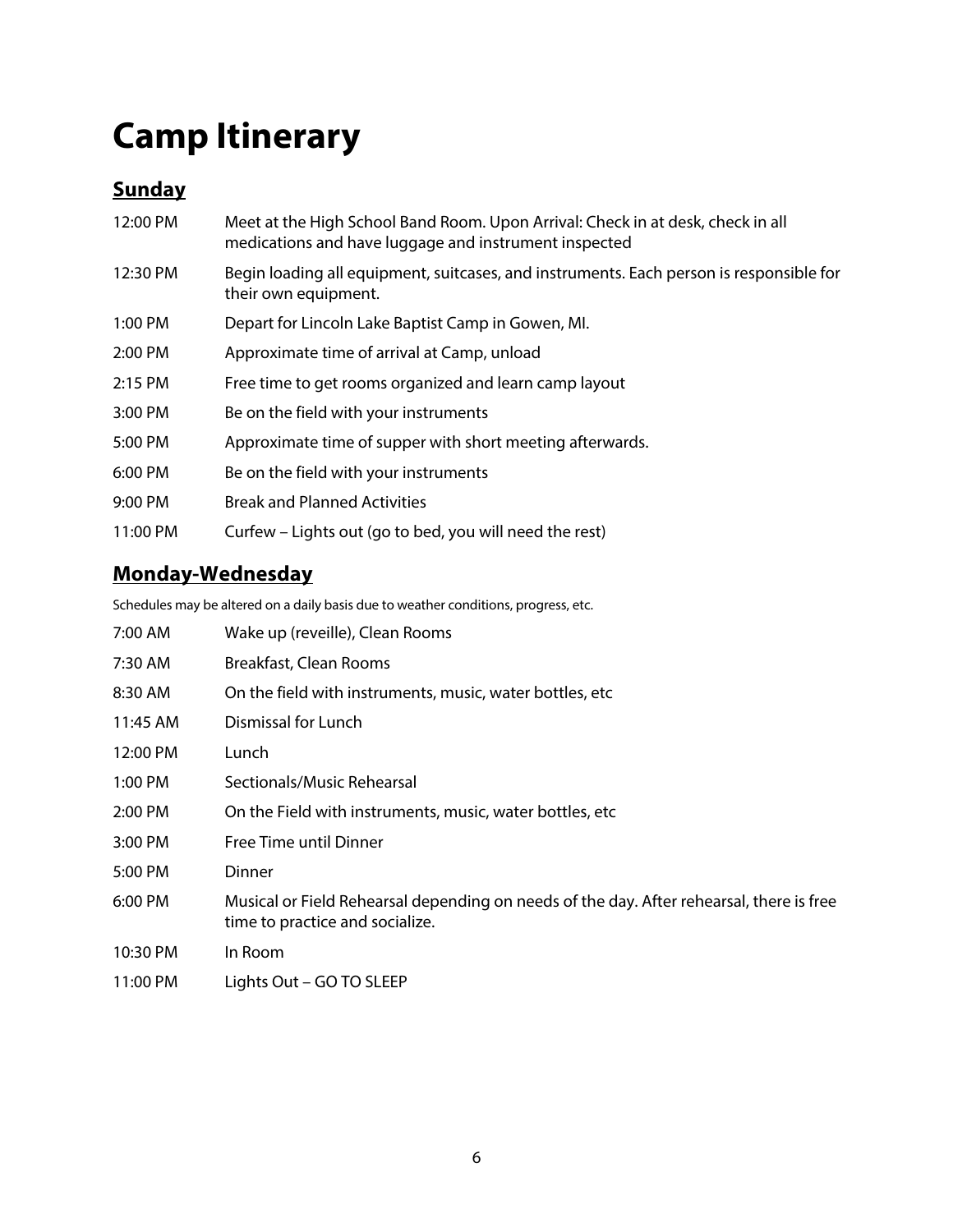### **Thursday**

| 7:00 AM       | Wake up (reveille), Clean Rooms                                                                                                                              |
|---------------|--------------------------------------------------------------------------------------------------------------------------------------------------------------|
| 7:30 AM       | Breakfast, Clean Rooms                                                                                                                                       |
| 8:30 AM       | On the Field with instruments, music, water bottles, etc.                                                                                                    |
| 11:45 AM      | Dismissal for Lunch                                                                                                                                          |
| 12:00 PM      | Lunch                                                                                                                                                        |
| 1:00 PM       | Sectionals/Music Rehearsal                                                                                                                                   |
| 2:00 PM       | On the Field with instruments, music, water bottles, etc.                                                                                                    |
| 3:30 PM       | Free Time until Dinner (progress in rehearsals will determine if free time starts at 3:30<br>or later)                                                       |
| 5:00 PM       | Dinner                                                                                                                                                       |
| 6:00 PM       | Musical or Field Rehearsal depending on needs of the day. Change into YOUR<br>SUMMER BAND UNIFORM (band t-shirt, khaki shorts, white socks and tennis shoes) |
| 7:00 PM       | PARENT NIGHT! Show performance with music memorized.                                                                                                         |
| 8:00 PM       | Our last night is reserved for special skits and casual entertainment. Now you can relax,<br>you deserve it! Curfew will be extended.                        |
| <u>Friday</u> |                                                                                                                                                              |
| 7:00 AM       | Wake-up (reveille), clean rooms                                                                                                                              |

| 7:30 AM   | Breakfast, Clean rooms                                    |
|-----------|-----------------------------------------------------------|
| 8:30 AM   | Load Trailer – Except for Instruments                     |
| $9:00$ AM | On the Field with instruments, music, water bottles, etc. |
| 10:00 AM  | Load Instruments                                          |
| 11:00 AM  | Load Busses – Return Home                                 |
| 12:00 PM  | Arrive at CHS Band Room and get picked up                 |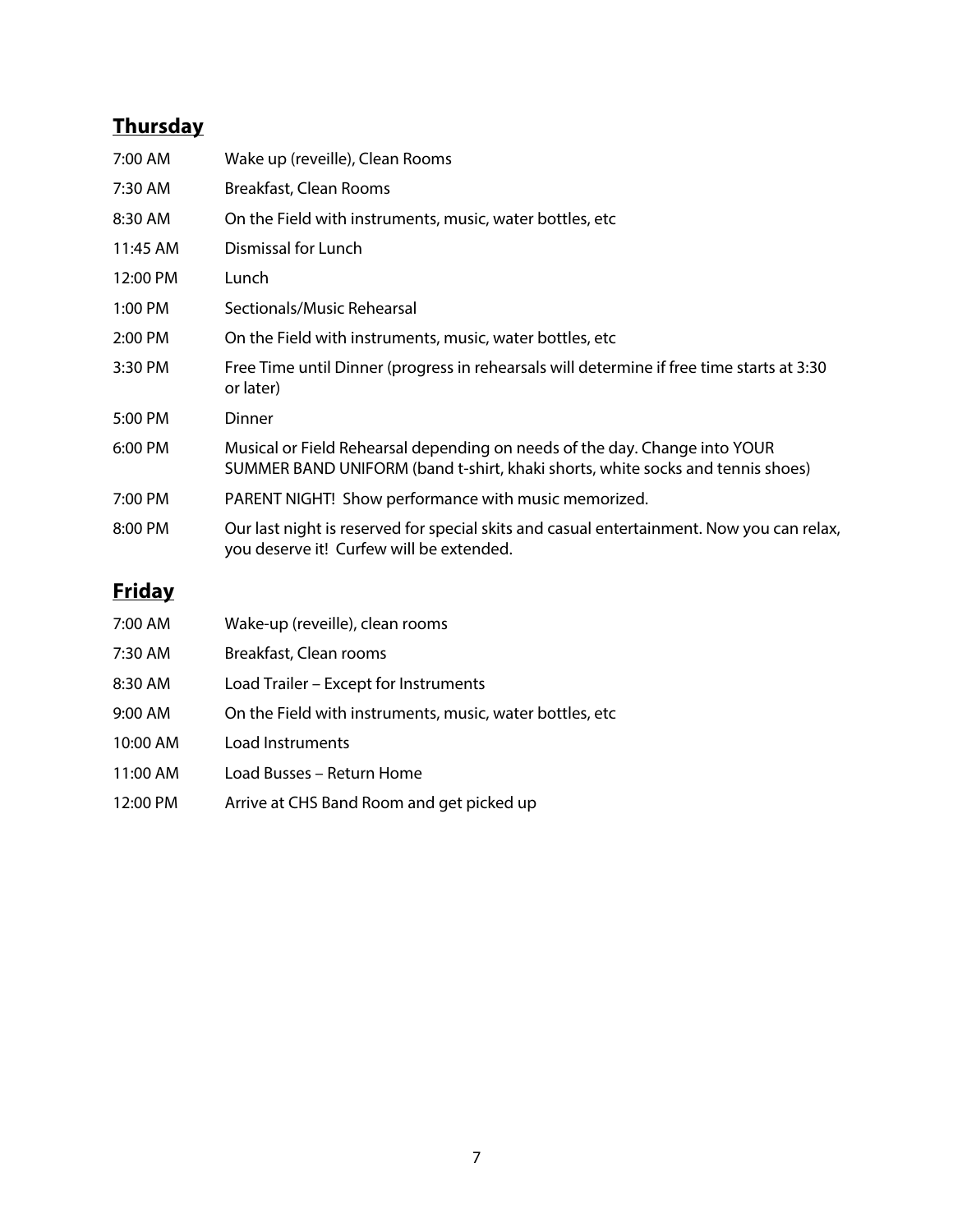### **What to Bring to Camp**

(in ONE SUITCASE ONLY)

| Khaki shorts for Thursday performance                                         | Sleeping bag & pillow (pack in a clean trash bag<br>for transporting does not have to fit in suitcase) |  |  |
|-------------------------------------------------------------------------------|--------------------------------------------------------------------------------------------------------|--|--|
| Tops and shorts (in breathable material)                                      |                                                                                                        |  |  |
| Swimsuit (Lincoln Lake Camp Rules state that                                  | Sunglasses                                                                                             |  |  |
| girls' swimsuits must be one piece or 2-piece with                            | Fan                                                                                                    |  |  |
| a t-shirt over it)                                                            | Extension cords                                                                                        |  |  |
| Undergarments                                                                 | Sunscreen (IMPORTANT)                                                                                  |  |  |
| Socks                                                                         | Bug spray                                                                                              |  |  |
| Tennis shoes (NO SANDALS ON FIELD)                                            | Alarm clock                                                                                            |  |  |
| Additional shoes (for Showering/Swim)                                         | Extra reeds, valve oil, grease                                                                         |  |  |
| Rain gear and/or jacket                                                       |                                                                                                        |  |  |
| Hat                                                                           | Pencils                                                                                                |  |  |
|                                                                               | Music, lyres, flip folio                                                                               |  |  |
| Towels (bath and swim)                                                        | Instrument (in good working condition)                                                                 |  |  |
| Personal toiletries: soap, shampoo,<br>toothbrush/paste, deodorant, hair ties | Water bottle to refill from Camp                                                                       |  |  |

Large water jugs, snacks and meal items will be provided by the camp. Please alert us before Pre-Band Camp to any dietary restrictions so we can make accommodations, when possible. Students may bring additional money to buy snacks at the camp during free time but will be responsible for their money's safe-keeping. Lincoln Lake Camp and Caledonia Bands will not be responsible for any theft, loss or damage caused to personal items or money.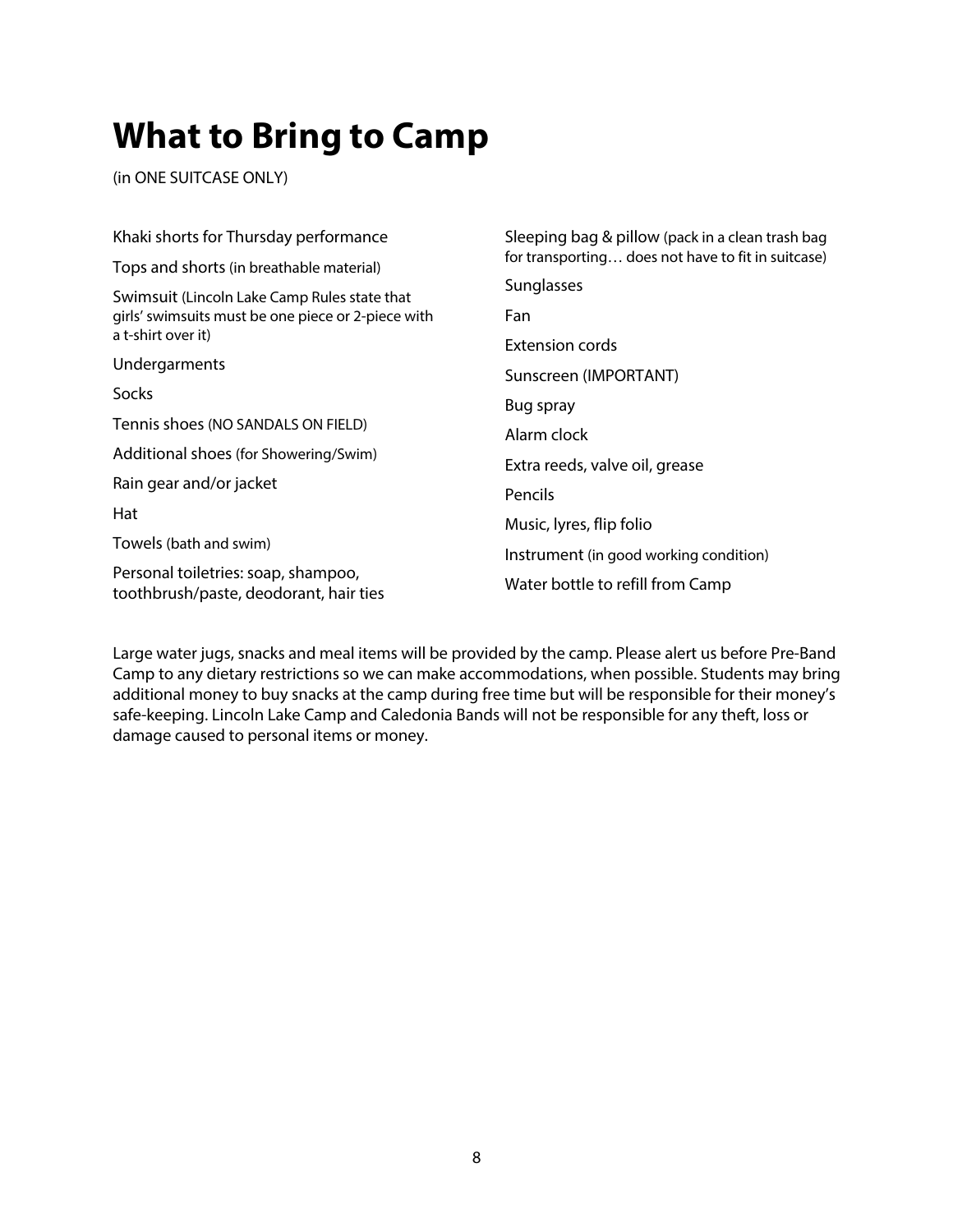### Caledonia Marching Band

### **Uniforms Information**

Each student will be asked if they need to order or replace marching shoes and gloves when they are fitted for their Marching Band uniform during Pre-Band Camp week. There is a limited supply of used shoes and gloves available for purchase on a first come, first serve basis. All purchases will be entered into the students CHARMS account for viewing and payment. Payment for uniform pieces will be due at that time and may be made by check, cash or credit card.

The following items are required as part of the uniform and to be paid in advance separately from the Band Camp payment.

#### **Marching Shoes**

- Men sizes: 3-14, half sizes 3-11, wide 11-16
- Women sizes: 5-18, all half sizes, for wide order half size up
- \$38.00/pair

#### **Color Guard Shoes**

• \$40.00/pair

**Gloves, Black** (percussionists do not wear gloves)

- Size: XS, S, M, L, XL, XXL
- \$2.30/pair (2 pairs recommended)

If you would like to get a head-start on sizes for your student, you may enter them at any time on your CHARMS account including t-shirt size.

Color Guard may have additional uniform costs. See the Color Guard Director for details.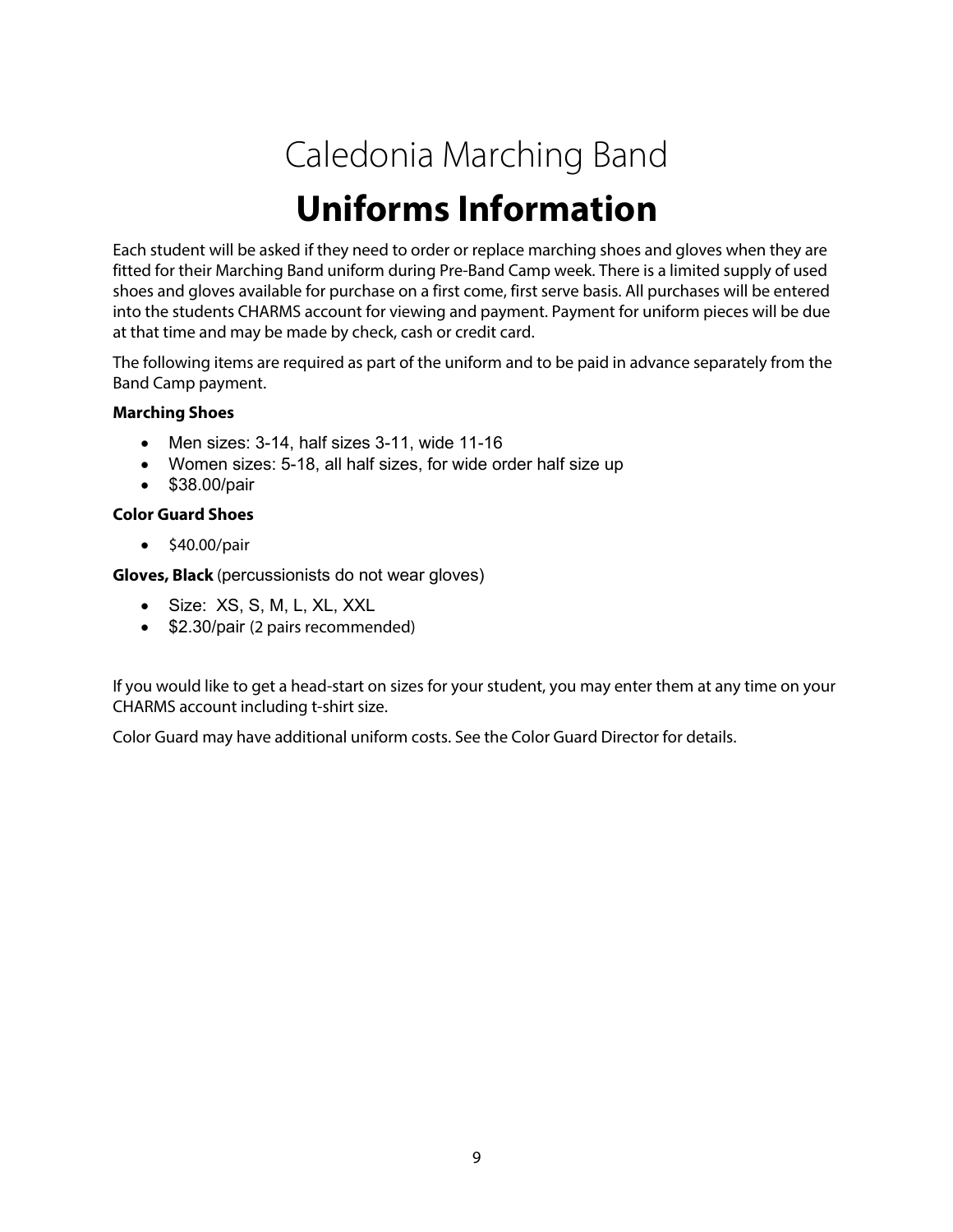# Caledonia Marching Band

### **Payment Coupons**

Please cut off the appropriate pay strip and return it with your payment. You may pay ahead and in full at any time by check or credit card (through CHARMS).

If you require a different payment schedule, please contact the Band Boosters Treasurer to make arrangements. Information is available online at caledoniabands.com/boosters.

If you are unable to pay or need a reduced rate for the band costs, please fill out the Family Assistance Application and forward to the Band Boosters Treasurer.

| <b>BAND CAMP</b>       | <b>BAND CAMP</b>      | <b>BAND CAMP</b>      | <b>BAND CAMP</b>      |
|------------------------|-----------------------|-----------------------|-----------------------|
| <b>DEPOSIT PAYMENT</b> | PAYMENT#1             | PAYMENT#2             | <b>FINAL PAYMENT</b>  |
| <b>Student's Name</b>  | <b>Student's Name</b> | <b>Student's Name</b> | <b>Student's Name</b> |
| amount                 | amount                | amount                | amount                |
| \$25.00                | \$100.00              | \$100.00              | \$100.00              |
| balance                | balance               | balance               | balance               |
| \$300.00               | \$200.00              | \$100.00              | \$00.00               |
| due date               | due date              | due date              | due date              |
| May 20                 | June 1                | July 2                | July 15               |
| today's date           | today's date          | today's date          | today's date          |